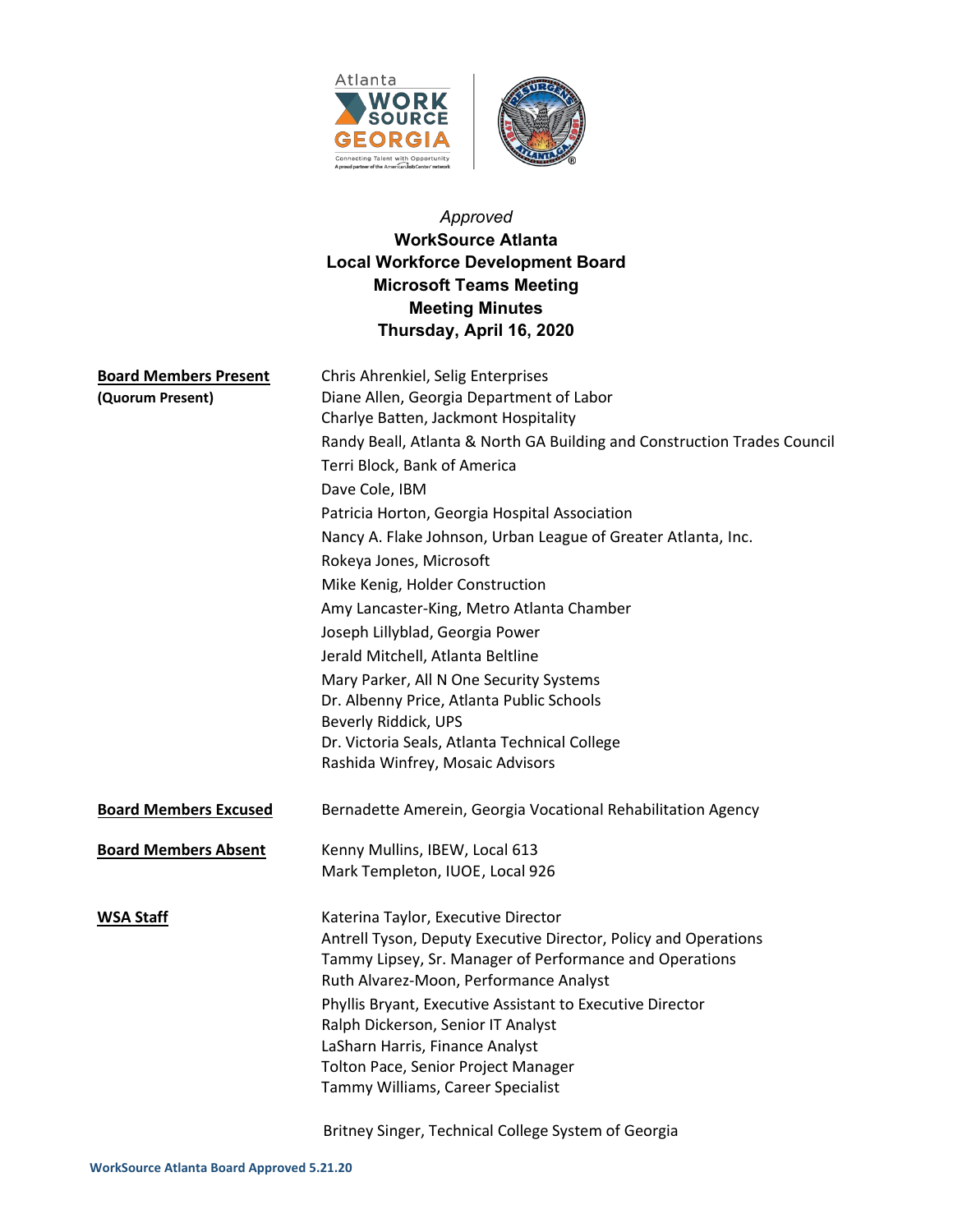#### **I. Call to Order**

The meeting was called to order by Chair Patricia Horton at 11:06 a.m.

#### **II. Roll Call**

Chair Horton conducted roll call. Board members present and absent are listed above.

#### **III. Adoption of the Agenda**

A motion was made by Board Member Randy Beall to approve the adoption of the agenda and seconded by Board Member Jerald Mitchell. The motion to adopt the agenda was approved unanimously by voice vote.

#### **IV. Approval of Meeting Minutes: February 20, 2020**

A motion was made by Board Member Randy Beall to approve the minutes and seconded by Board Member Joseph Lillyblad. The motion to approve the minutes was approved unanimously by voice vote.

#### **V. Public Comment**

Chair Horton asked if the public wanted to address the Board. There were no comments.

#### **VI. Welcome Remarks**

Executive Director Katerina Taylor welcomed Board members and staff. Due to the COVID-19 pandemic, all of our staff and contractors are working remotely. Like many other agencies within the state, we had to quickly shift and make sure that our training providers were able to move to a virtual platform. We are open for business, are actively having meetings and are fully operational to ensure that we are addressing our customer's needs. We have recently hired Antrell Tyson to fill the role as Deputy Director. He is an attorney, has a lot of experience and can assist us with legislation and language around WIOA.

#### **VII. Action Items**

#### *Homeless Grant Modification:*

We have currently spent more than 50%-60% of the funds and have asked the State for an additional modification that has been approved and extended.

- We asked to extend the grant period to June 30, 2020 to spend the grant.
- We asked to expand the scope of the grant to not just target homeless individuals but to include dislocated workers and other adult populations that have been impacted by COVID-19.
- We asked to expand the duration to 16-20 weeks for the Work Experience Program.

A motion was made by Board Member Dr. Seals to modify the Homeless Grant as approved by TCSG and seconded by Board Member Randy Beall. The motion to modify the Homeless Grant was approved unanimously by voice vote.

#### *Emergency Needs Related Payment and Supportive Services Policy:*

When a State of Emergency has been declared by the Governor, we want to have a disaster emergency supportive services policy in place. Currently, we provide supportive services to our participants like transportation, childcare, tools and uniforms. With this emergency policy, we're able to cover additional things that wouldn't normally be covered in our regular program; like paying rent for (1) month, food assistance, housing assistance, utilities, and car repairs not to exceed \$250. Initially, we were asking for a maximum of up to \$1,000 however, after thinking about the cost of living in the City of Atlanta, we would like for you to consider a maximum of up to \$2,000. This would go directly to the vendor and not the participant. Due to the high costs of car repairs, Board Member Nancy Johnson proposed that we increase the amount to \$500. A motion